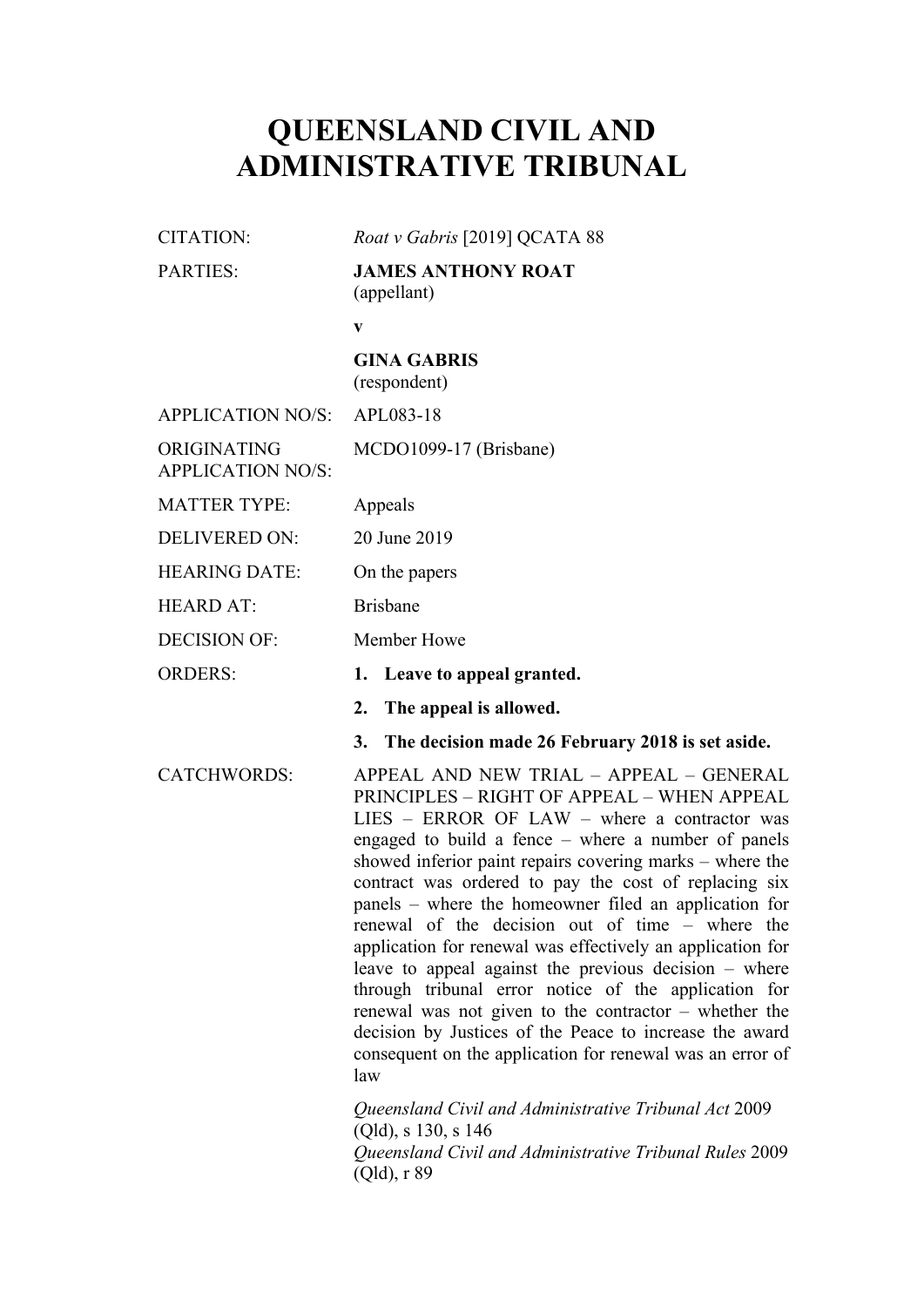*Pickering v McArthur* [2005] QCA 294

| <b>REPRESENTATION:</b> |                                                                                                                                                        |
|------------------------|--------------------------------------------------------------------------------------------------------------------------------------------------------|
| Applicant:             | Self-represented                                                                                                                                       |
| Respondent:            | Self-represented                                                                                                                                       |
| <b>APPEARANCES:</b>    | This matter was heard and determined on the papers<br>pursuant to s 32 of the <i>Queensland Civil</i><br>and<br>Administrative Tribunal Act 2009 (Qld) |

## **REASONS FOR DECISION**

- [1] Ms Gabris owned a home at Jamboree Heights. She engaged Mr Roat to build her a fence at the property. He built a Colorbond fence for her as requested in about August 2013 for a cost of \$2,245.
- [2] After a year or so Ms Gabris noticed some blotches on some of the panels. They were made by Mr Roat using touch up paint to fix minor scratches made during construction.
- [3] Ms Gabris was not happy about that and from 2015 she asked him to replace all the panels at his cost, which he refused.
- [4] In 2017 Ms Gabris filed an application for minor civil dispute consumer dispute in the tribunal seeking recovery of \$2,310, the money she said she had paid to Mr Roat, plus the filing fee of \$112.50. The matter came on for hearing before Justices of the Peace on 16 November 2017. The Justices of the Peace ordered Mr Roat pay Ms Gabris \$746 within 28 days of order.
- [5] On 5 February 2018 Ms Gabris filed an application for reopening, correction, renewal or amendment in the tribunal in which she asked that the tribunal renew the decision made by the Justices of the Peace and now award her \$2,800, the amount of a different quote for replacing all the panels. That second quote was obtained after the judgement was given on 16 November 2017. In the application for renewal she said that the contractor who have provided the first quote was not available and she had obtained a second quote which she described as the true cost of rectifying the damage.
- [6] The tribunal gave both parties notice of the application for renewal by email dated 7 February 2018 and asked for submissions, if any, by both parties by 22 February 2018. The email to Mr Roat was addressed incorrectly, however. He never received it. His address which was quite clear from both emails he had previously sent to the tribunal and from Ms Gabris's initial application for minor civil dispute was jamesroat@ymail.com. Erroneously the registry forwarded the email to him at jamesroat@gmail.com.
- [7] Accordingly, Mr Roat had no notice of the application for renewal now claiming \$2,800 and made no submissions.
- [8] The application for renewal was placed before one of the original Justices of the Peace who ordered that both Mr Roat and Ms Gabris each contribute \$1,450 to the construction and removal of the existing fence and somewhat strangely also ordered a particular contractor construct the fence.
- [9] Mr Roat seeks leave to appeal that decision.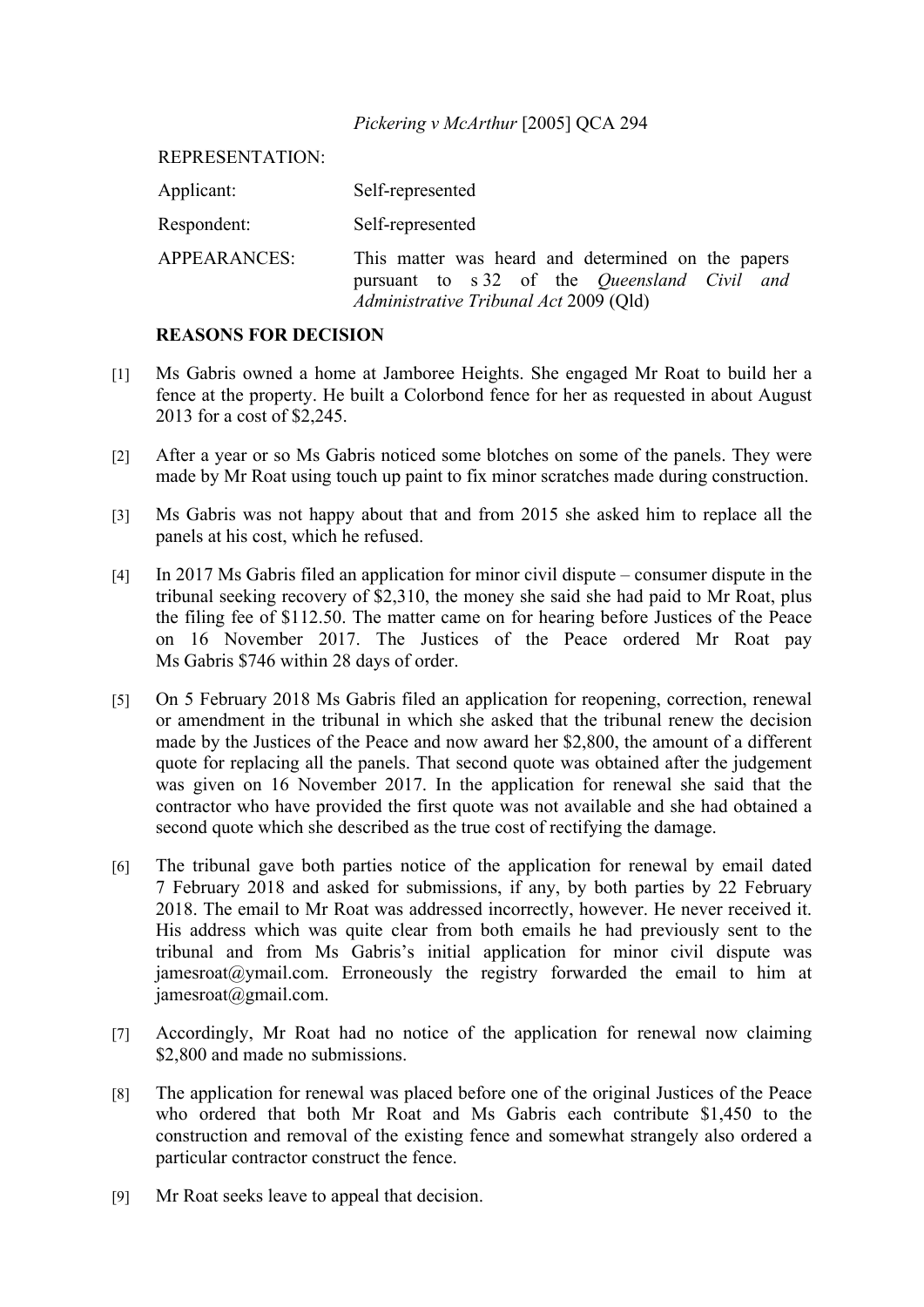- [10] Given this is an appeal from a decision made in the Tribunal's minor civil dispute jurisdiction, leave to appeal must first be obtained before any appeal proceeds.<sup>1</sup>
- [11] Leave to appeal will usually only be granted where an appeal is necessary to correct a substantial injustice to Mr Roat and where there is a reasonable argument that there is an error to be corrected.<sup>2</sup> There may be other relevant considerations, but these are primary.
- [12] Mr Roat has only one complaint and that is he was given no notice of the application for renewal seeking to increase the amount of the judgement against him.
- [13] Mr Roat has every right to complain. He was not given an opportunity to make submissions about the increase of the judgement sought from \$746 to \$2,800. He was entitled to know about it and entitled to make submissions about it. The error was made by the registry in sending the email asking for submissions to the wrong email address for Mr Roat. The error was not caused by anything Mr Roat did. Mr Roat was not accorded procedural fairness. That is an error of law. The decision cannot stand. Leave to appeal must be granted and the appeal allowed.
- [14] The question is, what is the appropriate order to make in the appeal in the circumstances? Given the error of law the Appeal Tribunal may confirm or amend the decision below, set aside that decision and substitute its own, or set aside the decision and return the matter to the tribunal below for reconsideration.<sup>3</sup>
- [15] I conclude it is appropriate for me to make a final decision in the matter.
- [16] The original decision was made on 16 November 2017. The application for renewal was not made until almost 3 months later.
- [17] By s 133 of the QCAT Act, a party may apply to the Tribunal for any renewal of a final decision if it is not possible for the tribunal's final decision in a proceeding to be complied with, or there are problems with interpreting, implementing or enforcing the tribunal's final decision in a proceeding.
- [18] There was no such difficulty before Ms Gabris. Ms Gabris's claim for renewal was really disputing and appealing the extent of the original decision. The Justices of the Peace did not award her the cost of replacing all the panels in the fence which comprised over 20 panels. They allowed part of her claim only based on their estimate of the cost of replacing 6 marked panels.<sup>4</sup>
- [19] Accordingly the renewal sought was beyond the scope of s 133.
- [20] But Ms Gabris has another problem with her application for renewal in any case. An application for renewal must be brought within the period stated in the rules<sup>5</sup> and that period is 28 days after the relevant day.<sup>6</sup> For the purpose of renewal relevant day is defined in the schedule to the rules as:

<sup>1</sup> <sup>1</sup> QCAT Act, s  $142(3)(a)(i)$ .<br><sup>2</sup> Bigkoving v Ma Arthur 5200

<sup>2</sup> *Pickering v McArthur* [2005] QCA 294, [3].

<sup>3</sup> QCAT Act, s 146.

<sup>4</sup> Transcript page 1–28, line 18.

<sup>5</sup> Section 133(3)(c)(i).

<sup>6</sup> Rule 89(b), *Queensland Civil and Administrative Tribunal Rules* 2009 (Qld).